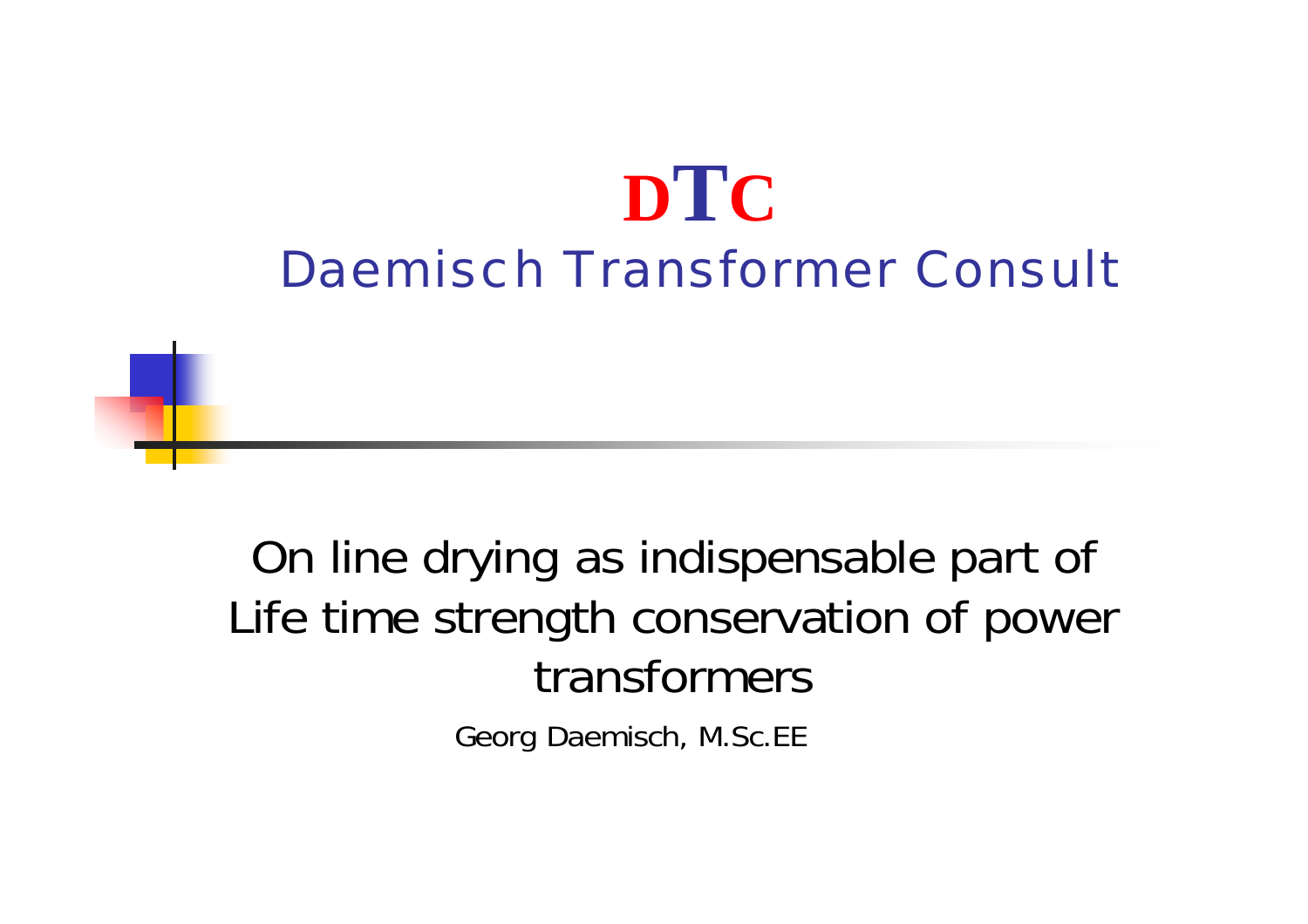**Abstract**

Why Transformer drying?

In order to keep the water-driven deterioration as low as possible, the water content in a transformer should be kept between 1-2% average in cellulose.

It is important not to reduce the moisture under 1% in order to avoid overdrying effects.

Over 2% of water accelerates the ageing process.

A correct working system must be able to fulfil these specifications in a clearly controllable manner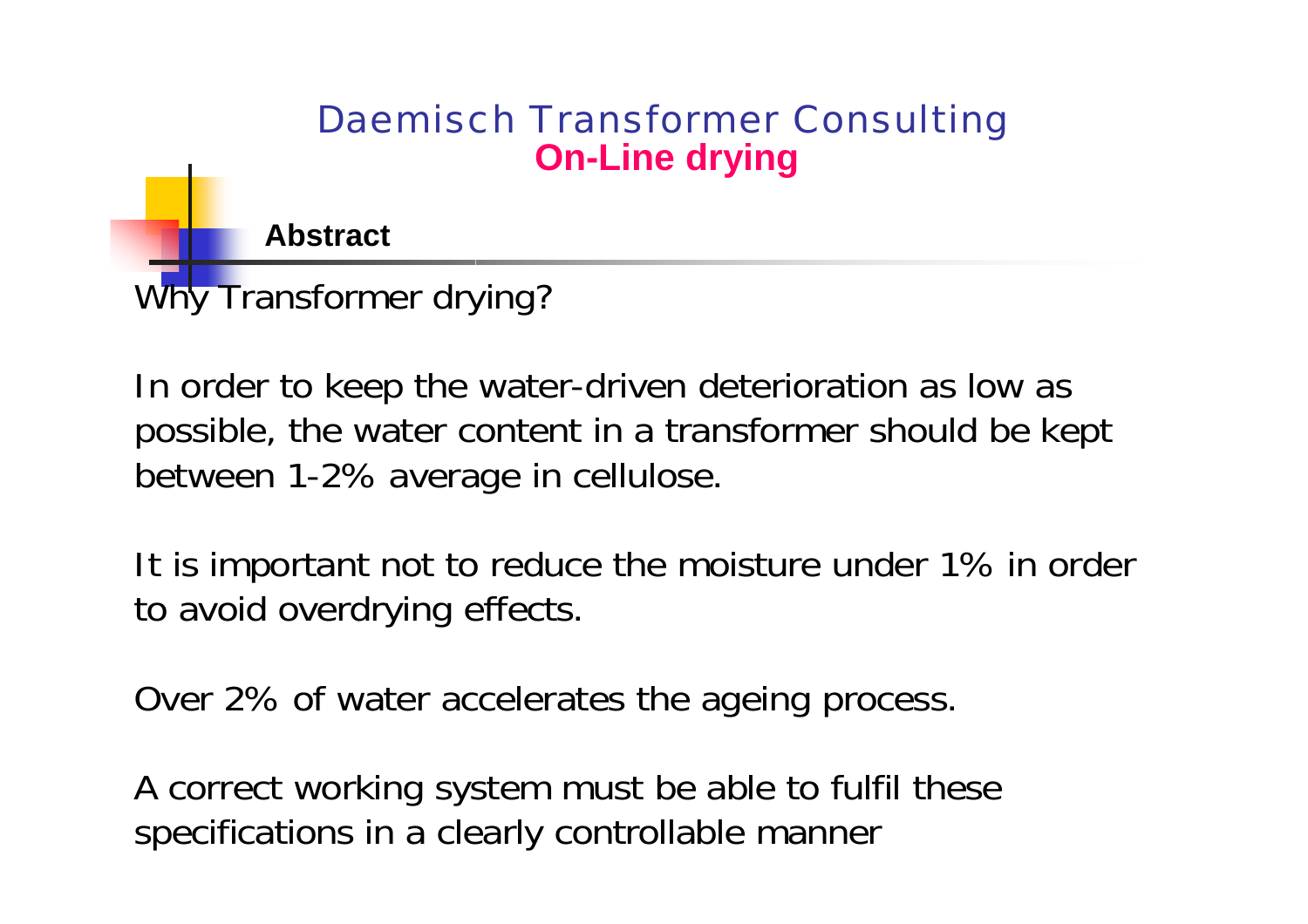**Abstract**

Even, if on-line drying can be regarded today as a standard process, a "state of art procedure", a lot of "counterindications" remain.

The reason being a great deal of insecurity about the results, correct application, and last not least the choice of acceptable methods.

It must be conceded that some bad experiences have been reported also, where the results were may be insufficient or where even serious accidents occurred.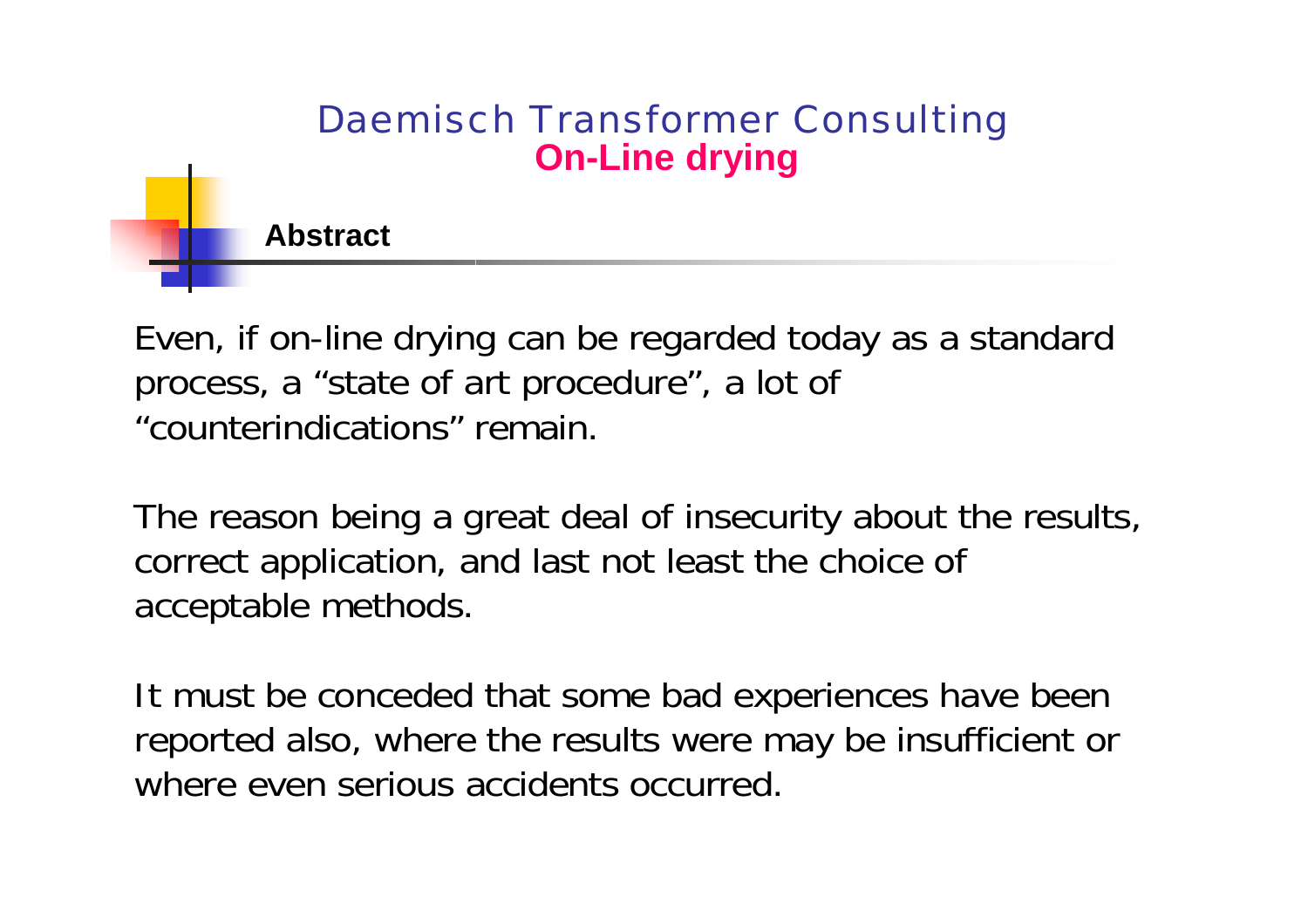

The reasons for that situation are typically as follows:

-wrong process -misunderstanding of the physics -misunderstanding of the chemistry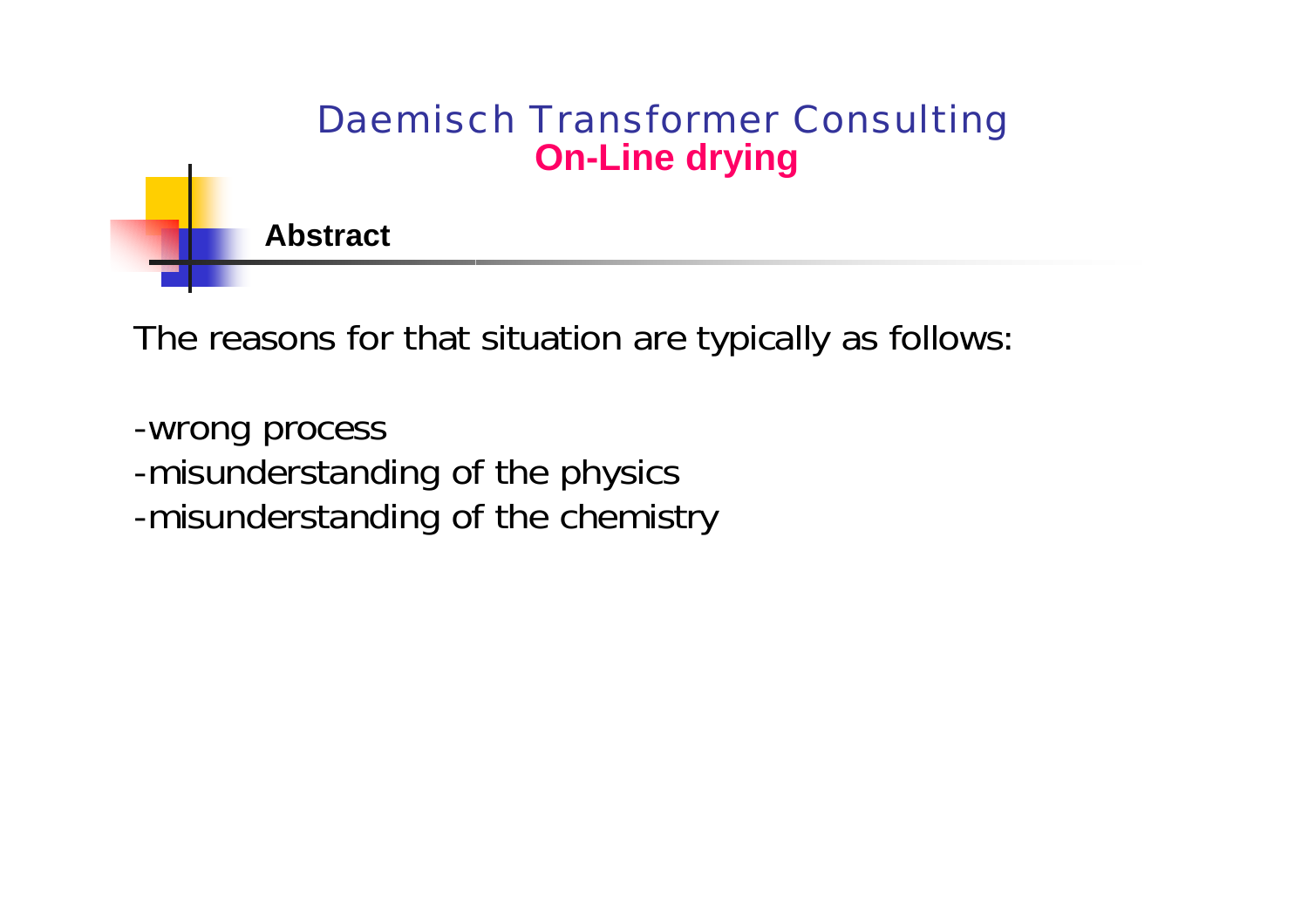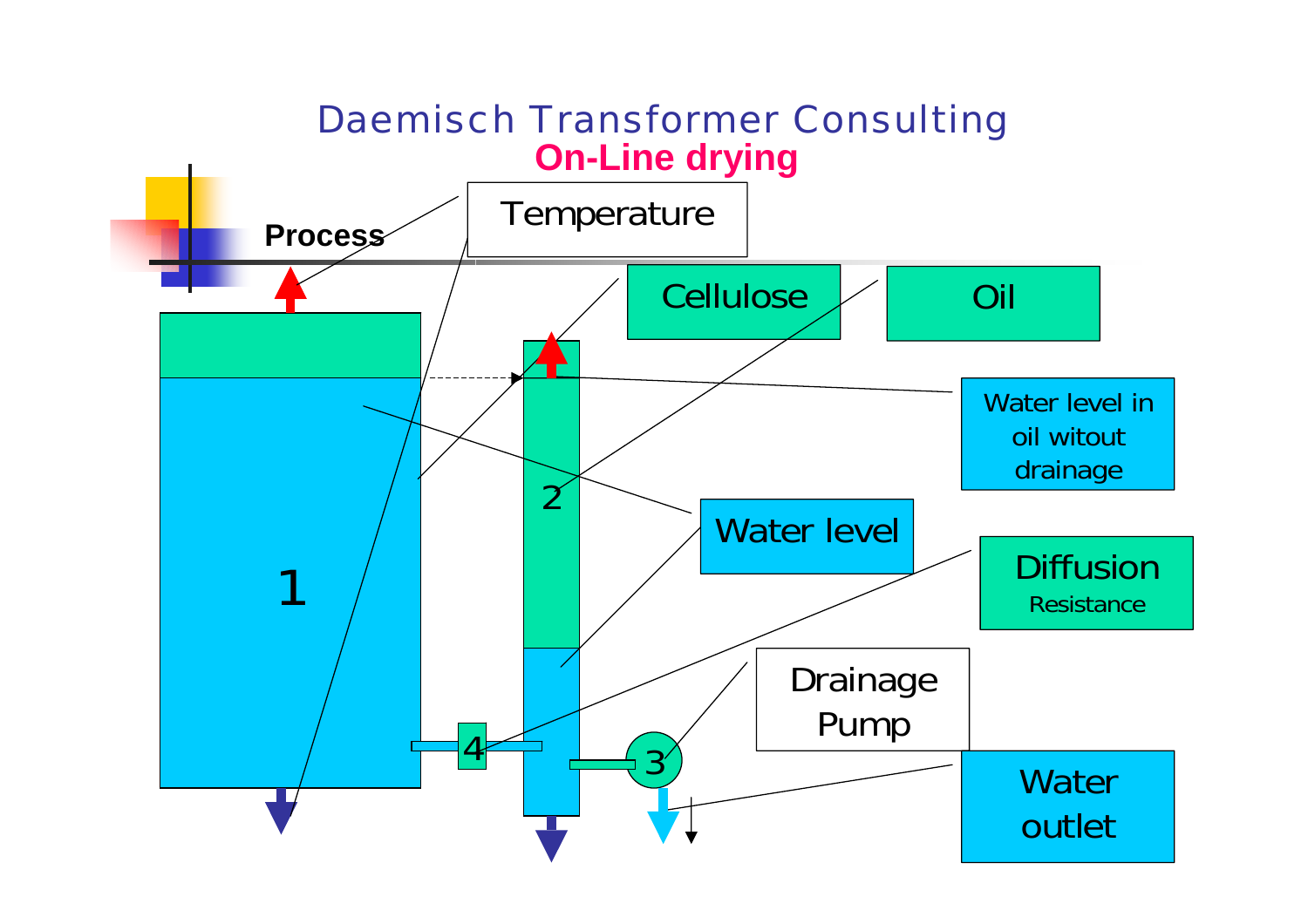**Process**

The previous foil shows the basic process:

## **Caution: We are talking about about dissolved water!!!!!**

"1" is the cellulose, this "container" is in relation to the No. "2" oil container 100/1.

Between "1" and "2" there is normally an equilibrium, depending of the "movement" of "1" by temperature (background of the equilibrium curves like Nielsen, Oomen, etc.) If the cellulose is colder than oil, all the water moves back into cellulose.

The movement of water between cellulose and oil is slowed down by the diffusion "resistance" "4" to 50-200 ml/day.

The "drainage pump" "3" keeps the water level in "2" low, therefore the water will be drained from the cellulose.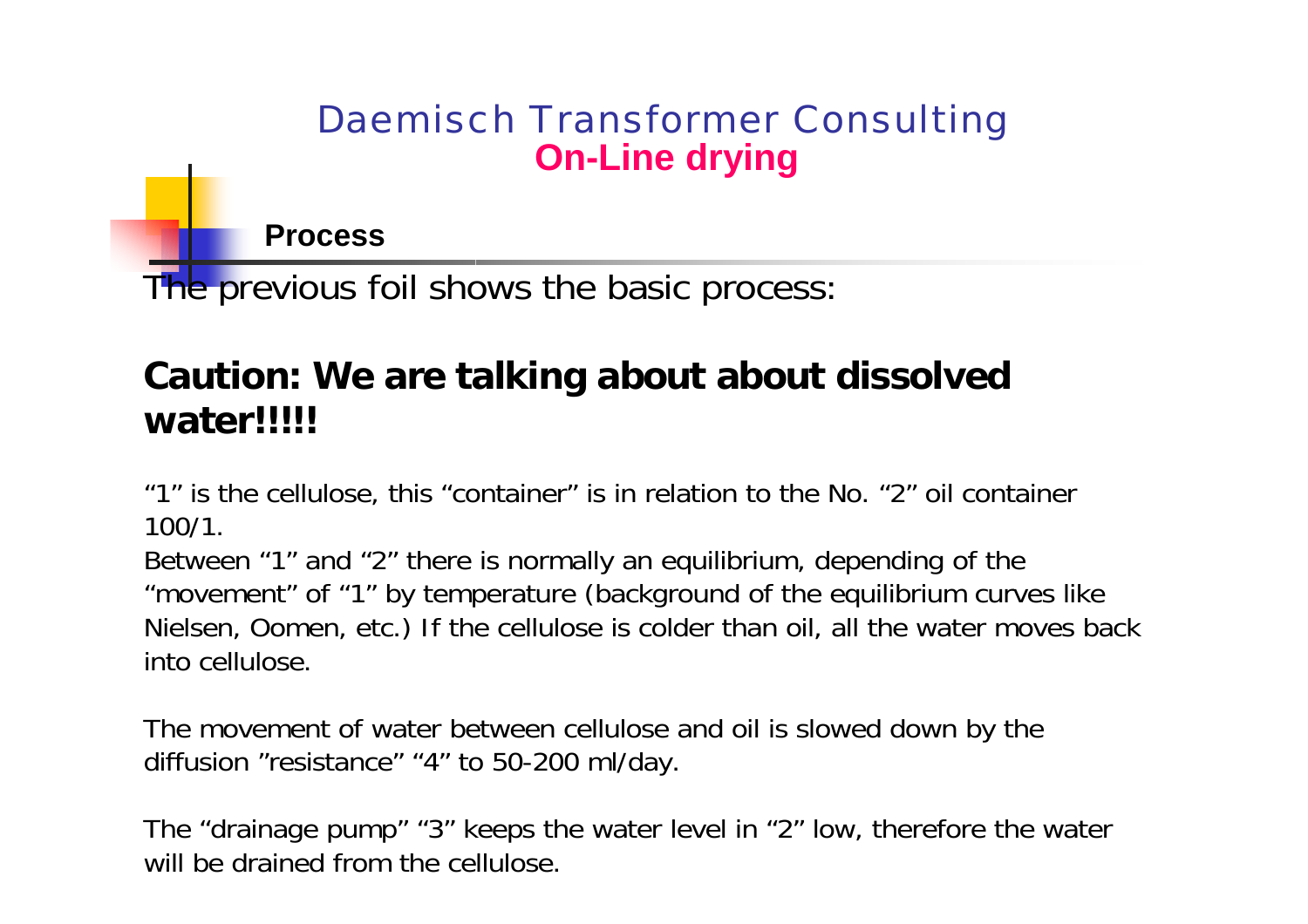**Systems in use**

# **Passive driers:**

The difference between "filter" and "absorption" must be clearly understood.

Therefore, a **"filter"** will not work to remove dissolved water from oil. T he filter can only retain particles or droplets bigger than the filter mesh. So, water in oil filters will only retain free water in droplet form!

A "**absorbent"** will take over dissolved water and retain it up to a certain level.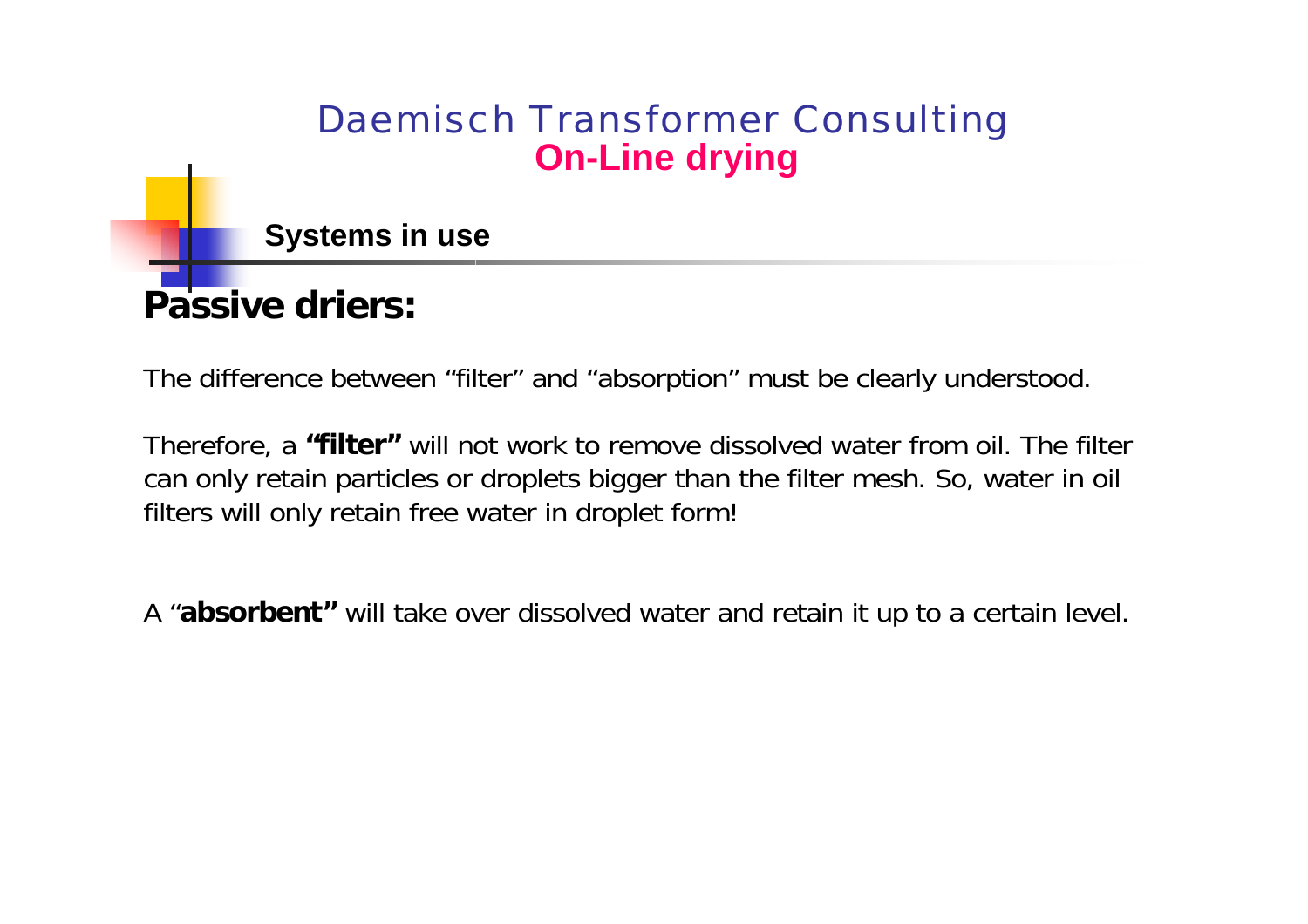**Systems in use**

**Passive driers:**

#### -**cellulose filters**

cellulose filters are useless, filters can only retain free water (in droplets) not dissolved water.

only temperature controlled systems can work to always keep the temperature below the transformer temperature.

#### -**molecular sieves**

molecular sieves can absorb water and are therefore useful for drying purposes. The material used must be proofed, i.e. there must be no side effects such as absorbing of the necessary oil contents like inhibitors, aromatics, etc.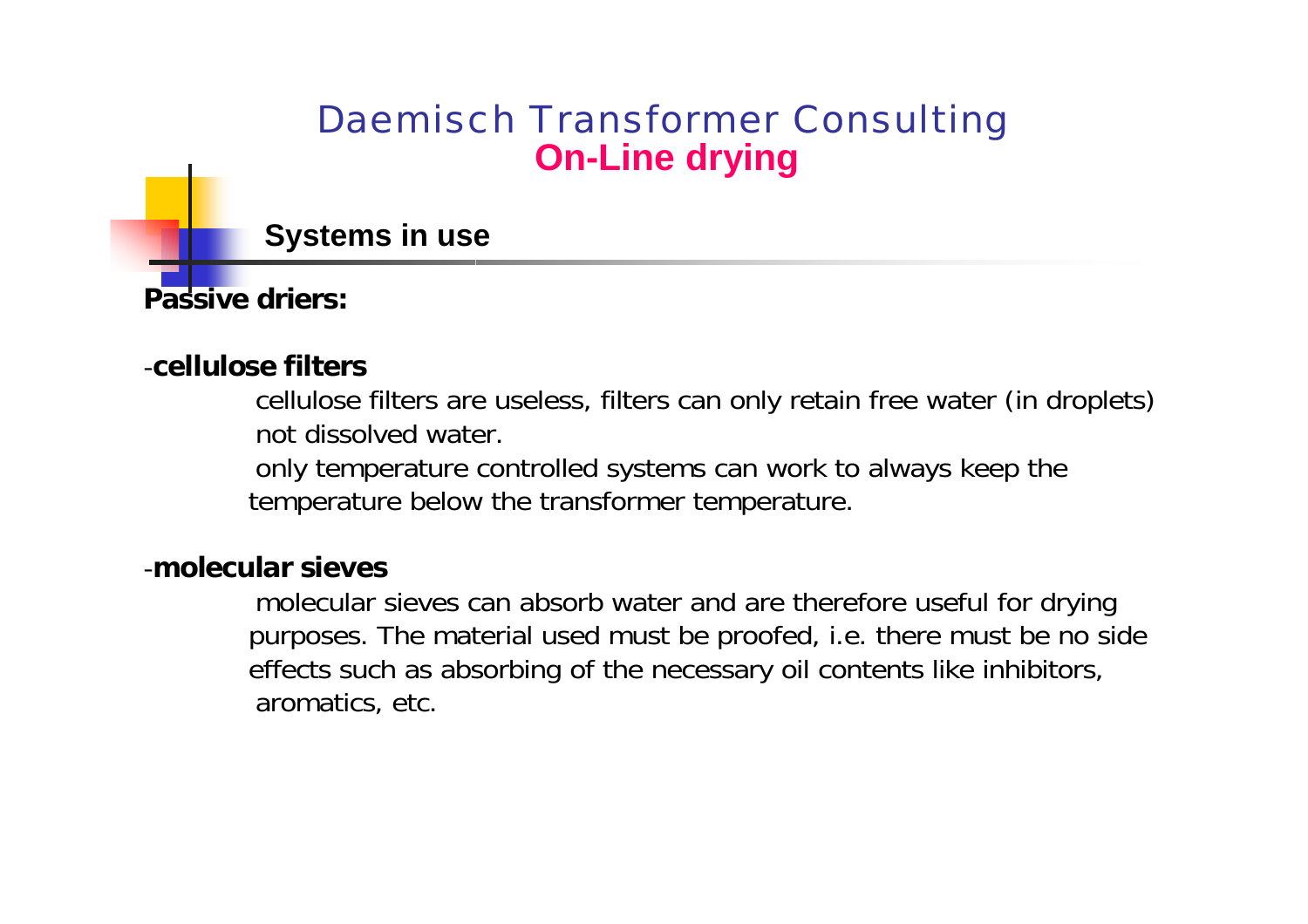**Systems in use**

**Active driers:**

#### -**Streamline filtering = oil destruction**

These machines are basically designed for treatment of new oil for filling or refilling after a repair. They are not designed for transformer drying. At least for security reasons, they should not be used On-Line. The necessarily long treatment with internal overheating of oil and the loss of the aromatics will result in an unacceptable oil deterioration

#### -**Regeneration m a chines = misu se**

even if molecular sieves are used, they can absorb water. Such devices have been designed for other purposes, mostly we can see apparent drying results. Since the MS used in such machines are designed for regeneration, obviously the inhibitors and other required oil contents will be filtered out. The oil quality will be destroyed without reinhibition, and the results will be adverse.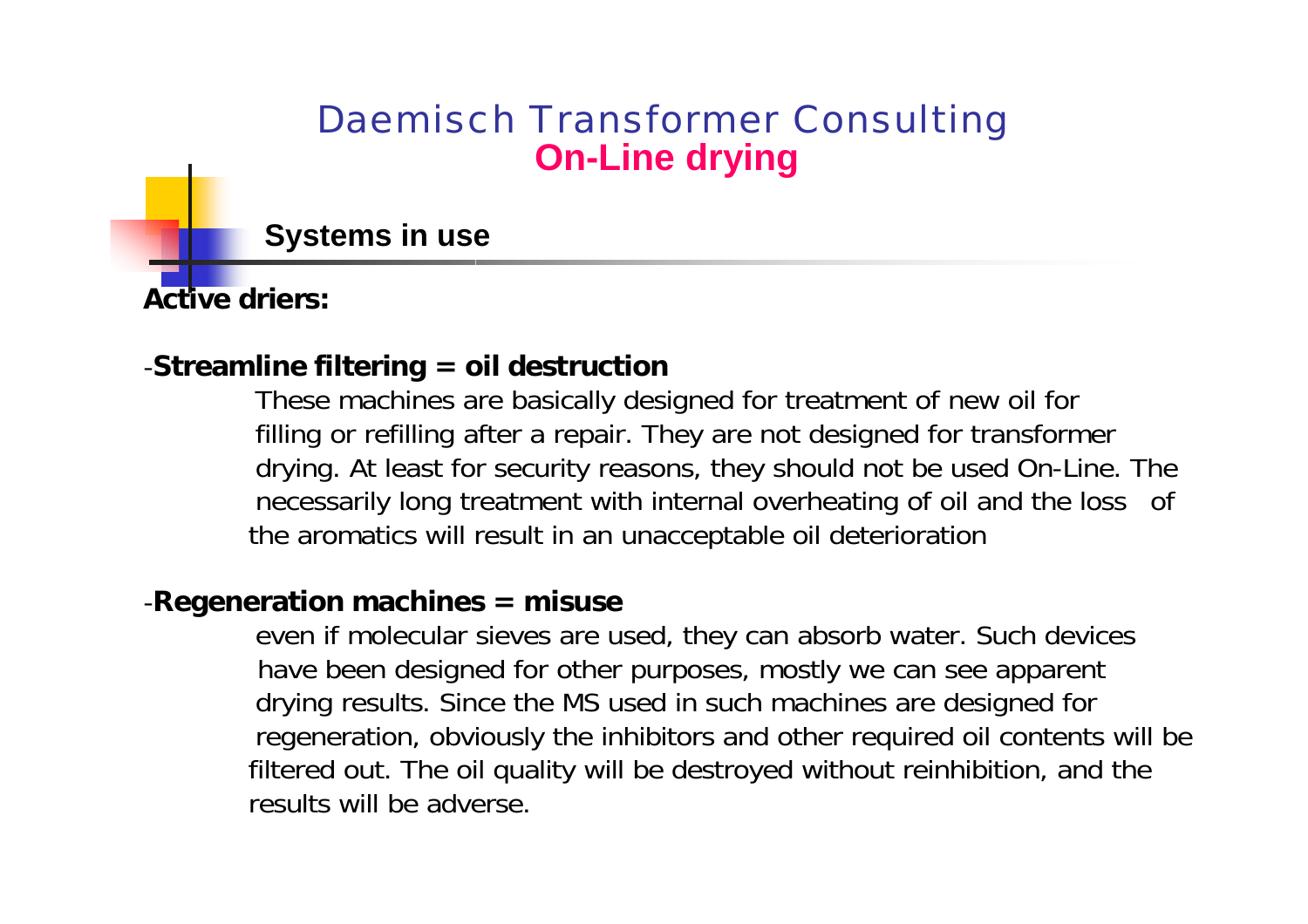**Systems in use**

**Active driers**

**Apparent drying results by regeneration:**

**Before** 

**Measured values water BDV neutralisation Oil temp 50 ppm (KF) 60 kV 0.3mg koh/g 50°C Calculated water content by Piper, Oomen etc about 4-5%**

**After 6 regeneration cycles, waiting period of several weeks Measured values water BDV neutralisation Oil temp 20 ppm (KF) 60 kV 0.001 mg koh/g 50°C Calculated water content by Piper, Oomen etc. about 2-3 %**

**Result: Reduction of water content by 2%** 

**Measured by FDS before and after = about 2.5 % Result: none!!! The apparent 2% result by the misinterpretation of KF in aged oils!!**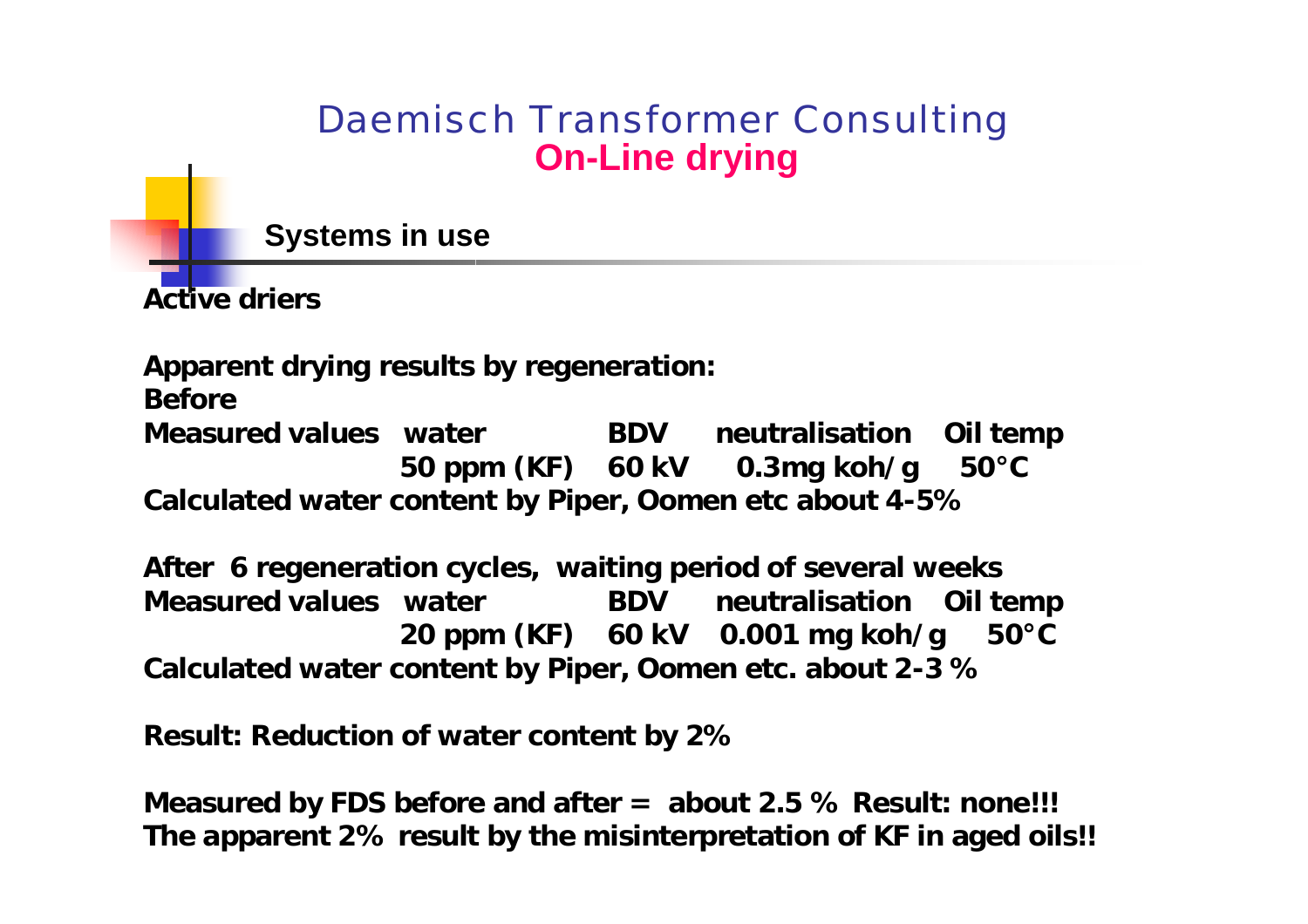**Systems in use**

**Moderate vacuum sep aratio n of emulsion by freezing**

**All vacuum based systems produce an emulsion in the first stage. Emitting the outlet of such a machine into free air means loosing oil contents. The separation is normally done as in classical streamline filter machines, by heat ( over 100°C). This means a loss of oil quality, which can be typically observed in oil frequently treated by such machines.** 

**Therefore, the solution must be systems which leave the complete oil content and clearly separate the water.**

**The experience with such system shows long term favourable results.**

**The additional feature of such systems is that the oxygen content will be kept low also, and therefore the conservation will be completed by minimizing of the accelerator oxygen.**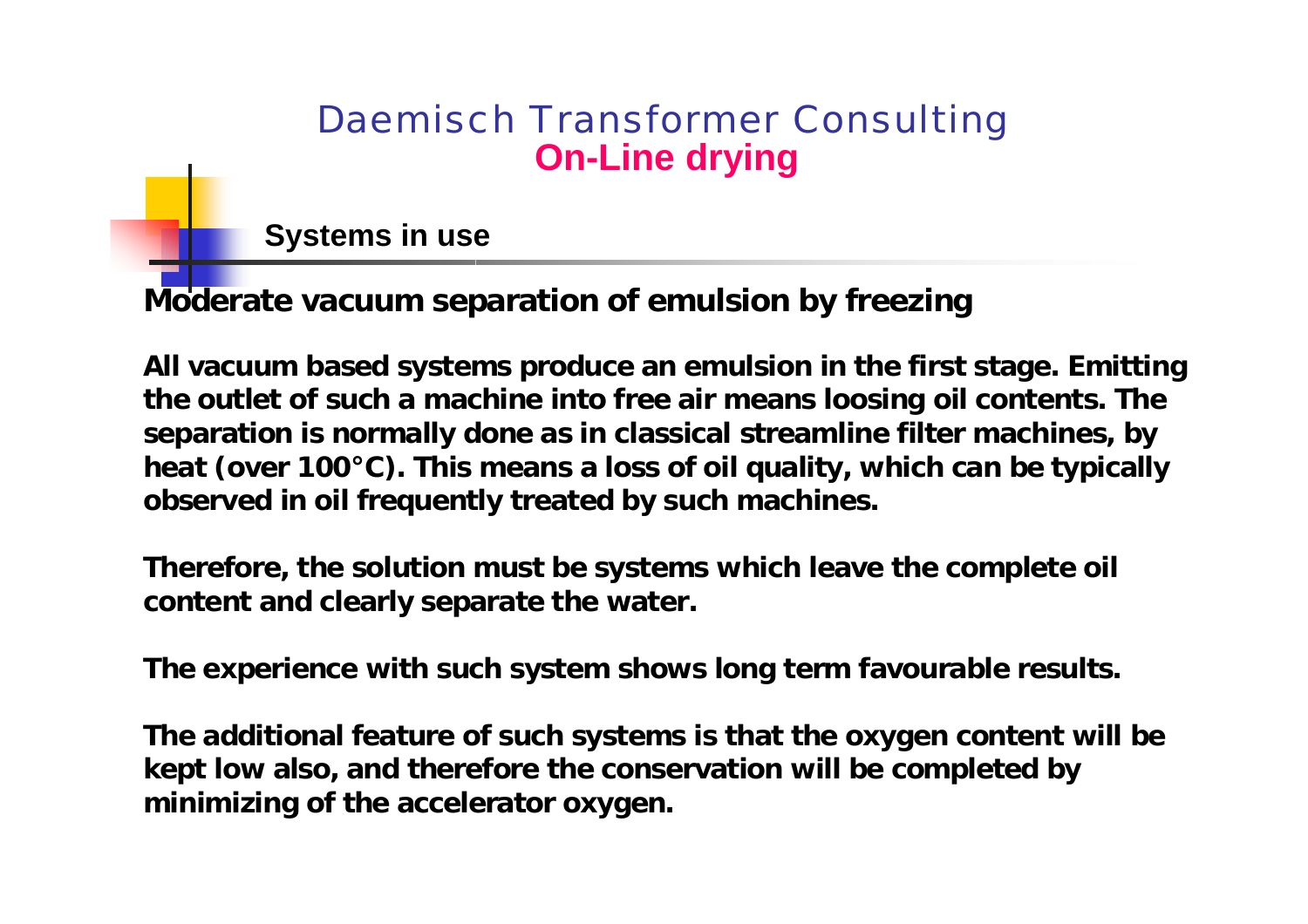**Systems in use**

**Summary of the systems used:**

- **Passive driers on cellulose basis** are not normally effective, they must prove their absorption capacity
- **Passive driers on molecular sieve base** are effective, but it must be proven that the oil quality and long term stability are not affected
- **active driers on streamline** filter base are normally not acceptable
- **active drying by regeneration** plants is not effective and constitutes a misuse of such plants.
- **active driers by moderate vacuum** and maintaining the oil quality are a proven technology, which, together with gas conditioning, yields an optimized conservating effect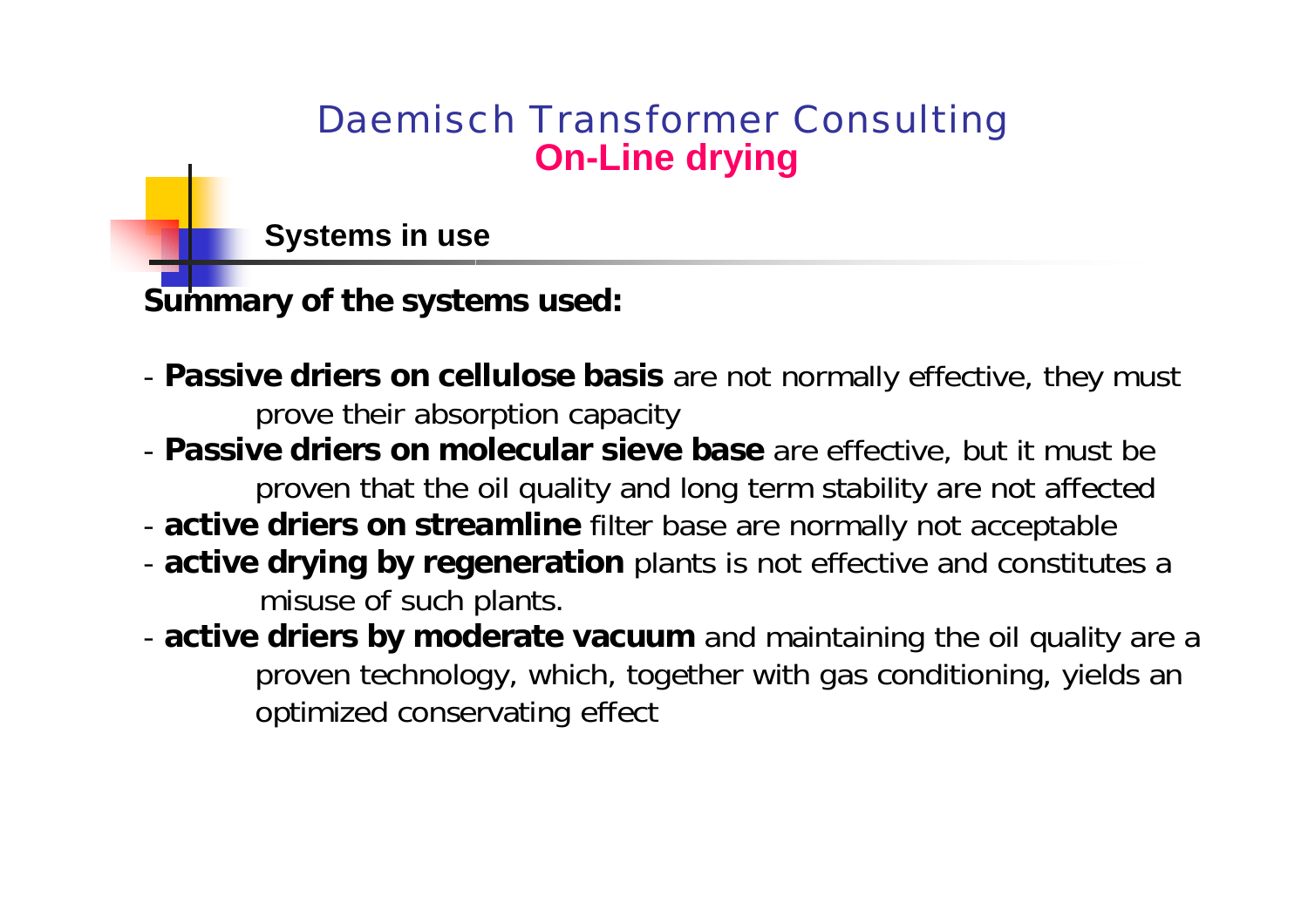#### **OFF-LINE versus ON-LINE**

- 1. The use of **Streamline filtering or Regeneration Plants for OFF-Line drying** is useless and a waste of money! Since only the oil can be dried, a truly useful result is physically impossible!
- **2. Low frequency oil spray or combination** is effective, a certain loss of DP factor seems unavoidable. The costs including the out-of-service costs are high. No long-term conservation.
- **3. Vacuum Heat process** (sometimes with injection of Nitrogen) as above, highly aggressive on DP. No long-term conservation
- **4. Passive driers** (effective ones) are to be used for improvement of BDV and short term improvement of reliable service.
- **5. Suitable active d riers with gas conditioning** are the most cost effective solution with a proven long term conservation result.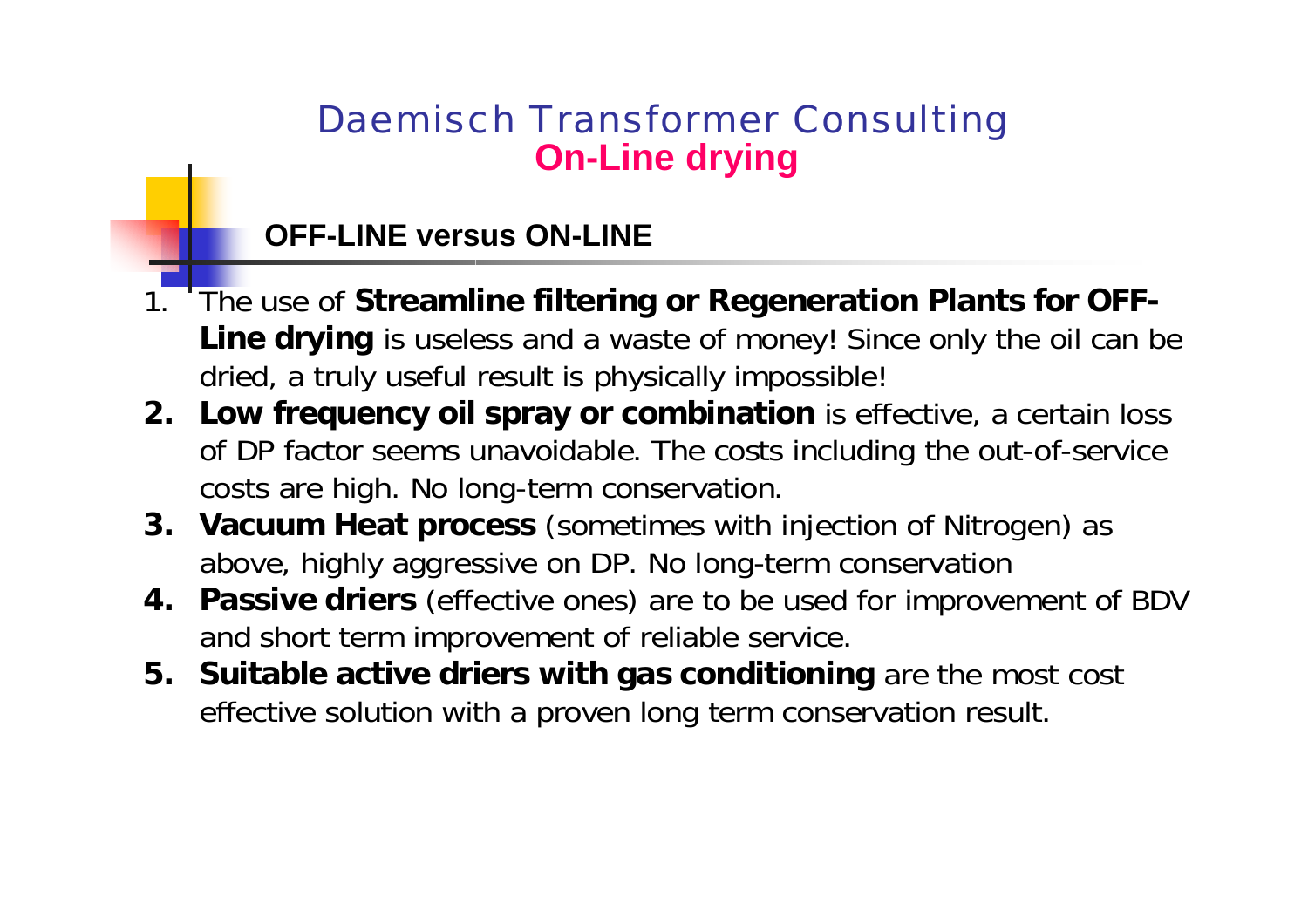#### **OFF-LINE vers ON-LINE**

| <b>System</b>          | <b>Conserv. effect</b> | <b>Inicial costs</b> | <b>Service Costs</b> | <b>Consumables</b> |
|------------------------|------------------------|----------------------|----------------------|--------------------|
| <b>Streaml, Filter</b> | adverse                | high                 | n. a.                | n.a.               |
| Regen. plant           | adverse*               | high                 | n.a.                 | n.a.               |
| Pass, Filter           | medium                 | low                  | high                 | high               |
| <b>LFH/Oil spray</b>   | low                    | high                 | n.a.                 | n.a                |
| <b>Vacuum /Heat</b>    | adverse                | high                 | n.a.                 | n.a.               |
| Mod. vacuum            | high                   | medium               | low                  | none               |

**\* Regeneration plants used as driers. T he original u se for cleaning oil and transformer of ageing products is a correct highly appreciated process for conservation**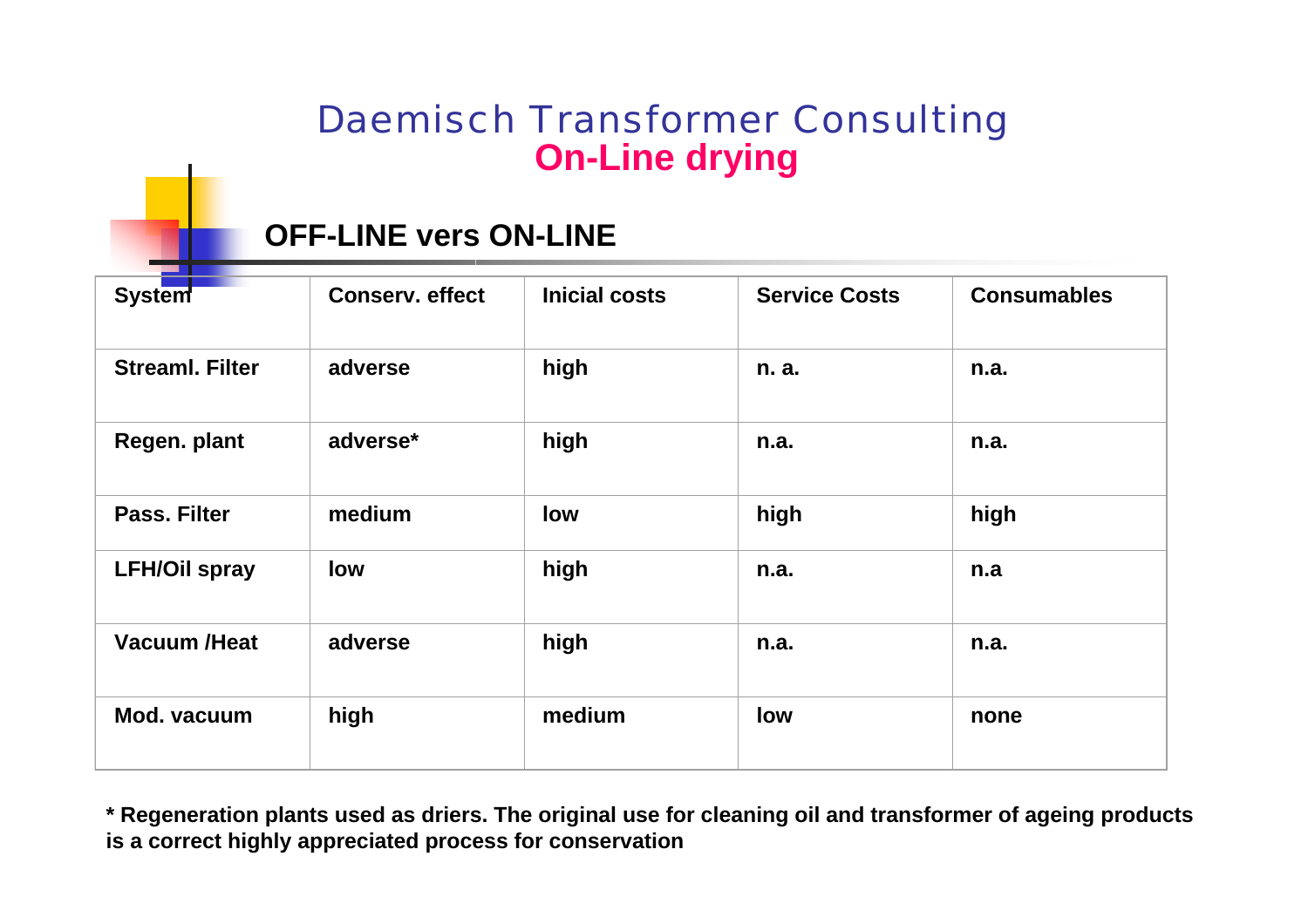

#### **Resume:**

Before applying any method, the long/middle/short term targets must be defined in order to select the method for the individual case.

In many cases a mixture of more of one method must be applied in order to optimize the technical and economical result!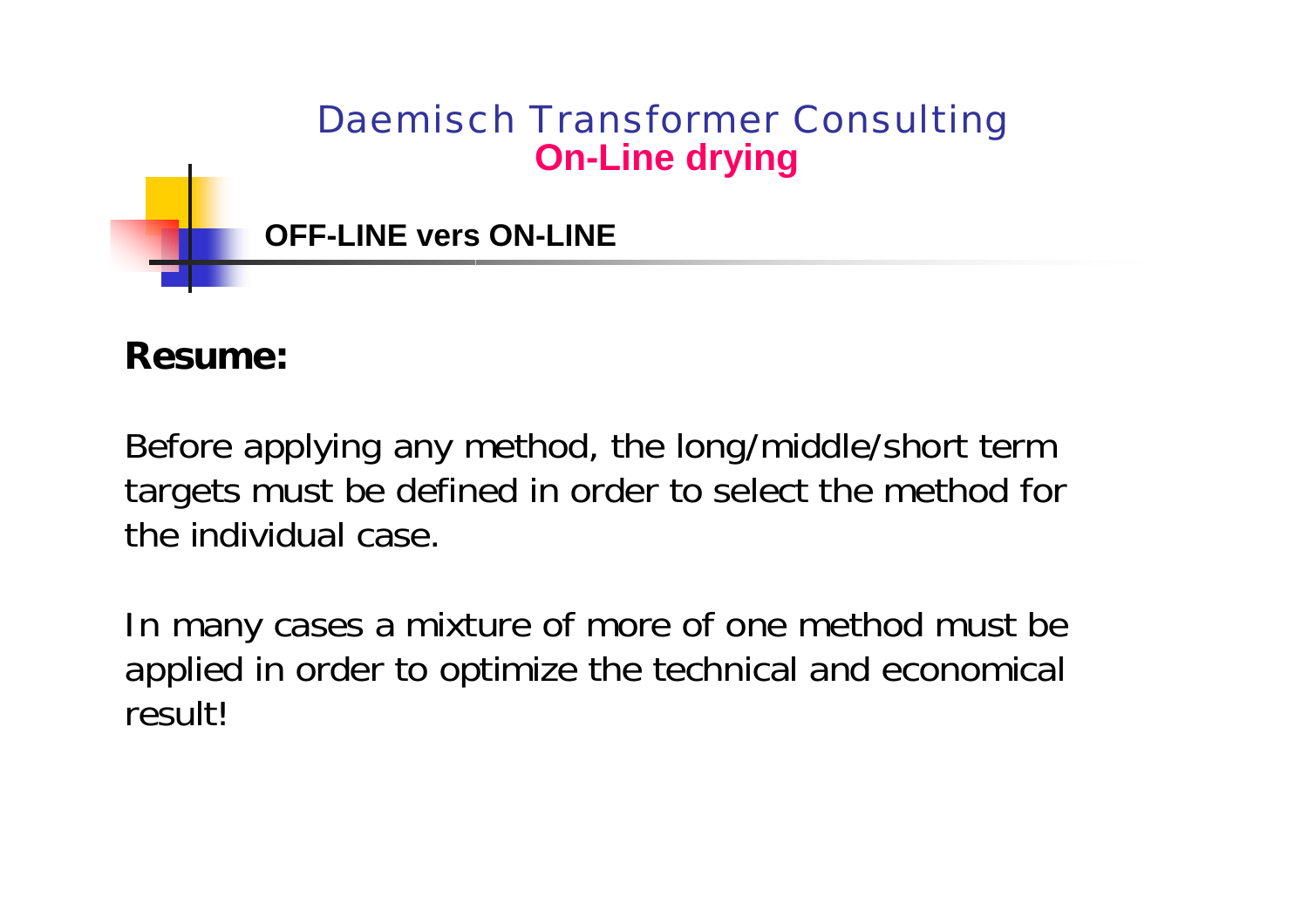#### **FAQ`s**

-**Clamping pressure affected?** This point has not been finally clarified for OFF-line systems. The results in the literature cannot clearly evaluated. For ON-line systems, no adverse effects are known. In every case is there the recommendation to stop drying at 1.5-2%

-**Overdrying possible?** It is highly important to avoid total or partial overdrying in all processes. Especially OFF-line systems must prove how they avoid that. A result of overdrying is loss of PD. On-Line systems must also show control of drying.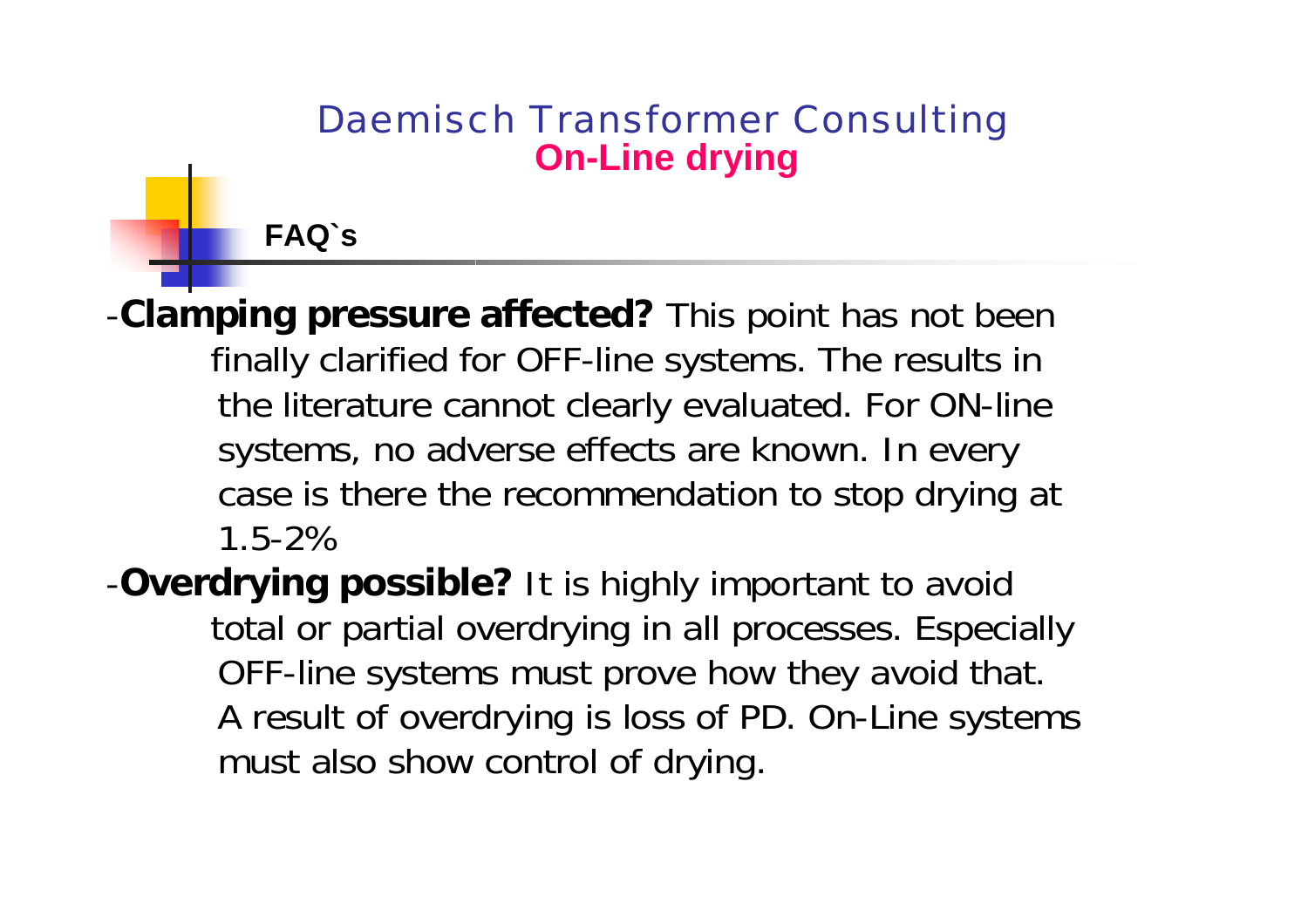**FAQ`s**

-**Influence on DGA?** Only passive driers on cellulose base have no influence on the gas contents. All other systems will influence the gas contents in a certain way way. If it is known how the influence is working the data can be corrected and the continuity of the DGA history can be maintained.

**After OFF-line** treatments it is highly recommended to document the recovery of the gas contents , preferably via On-Line gas monitoring

**ON Line systems** must leave a residual gas content of 20-30%. Together with the  $N<sub>2</sub>$  Reference the continuity of the DGA history can be clearly maintained.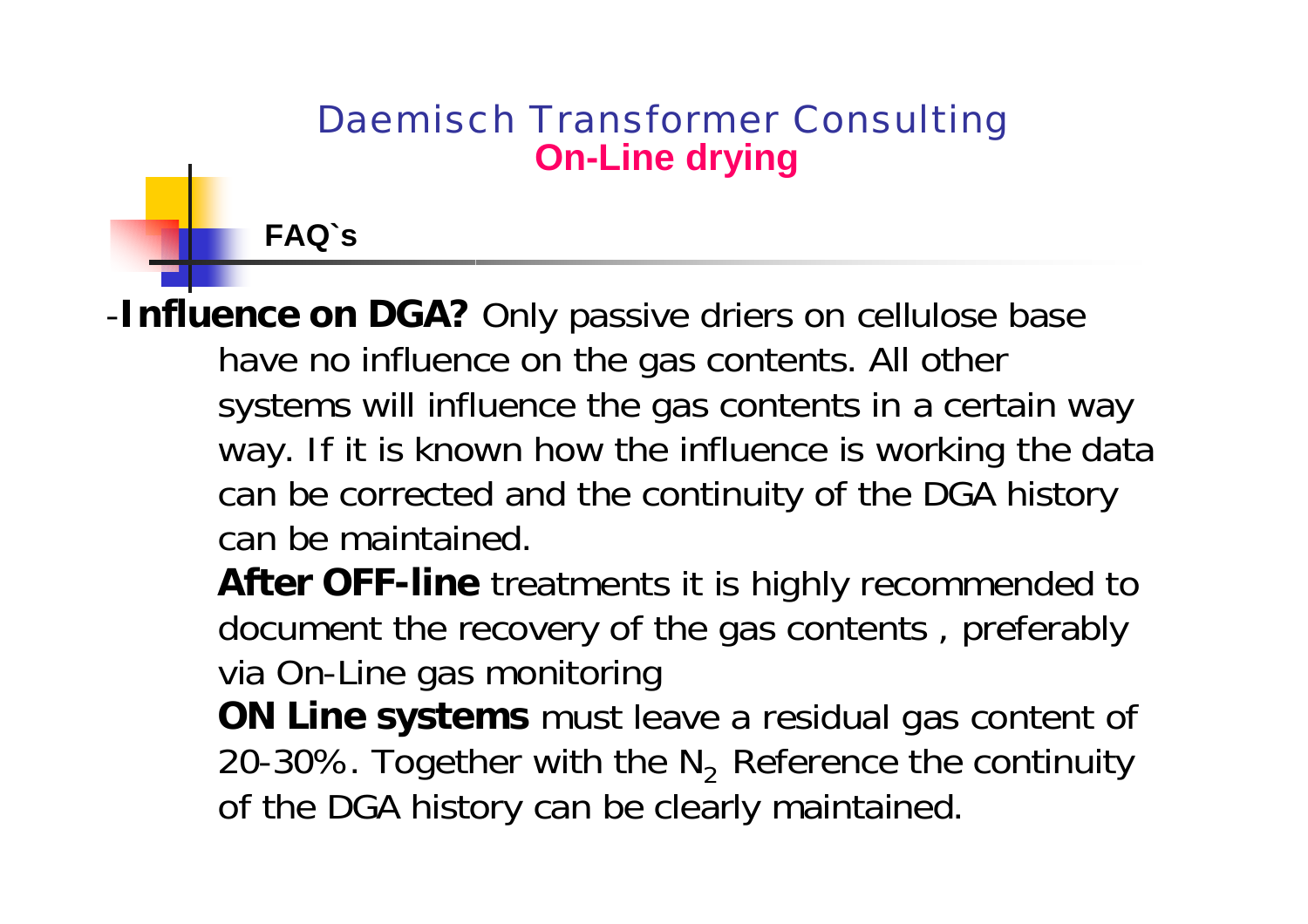**FAQ`s**

Are On-Line systems able to dry transformers effectively?



After 2-3 years the BDV of most transformers is > 70kV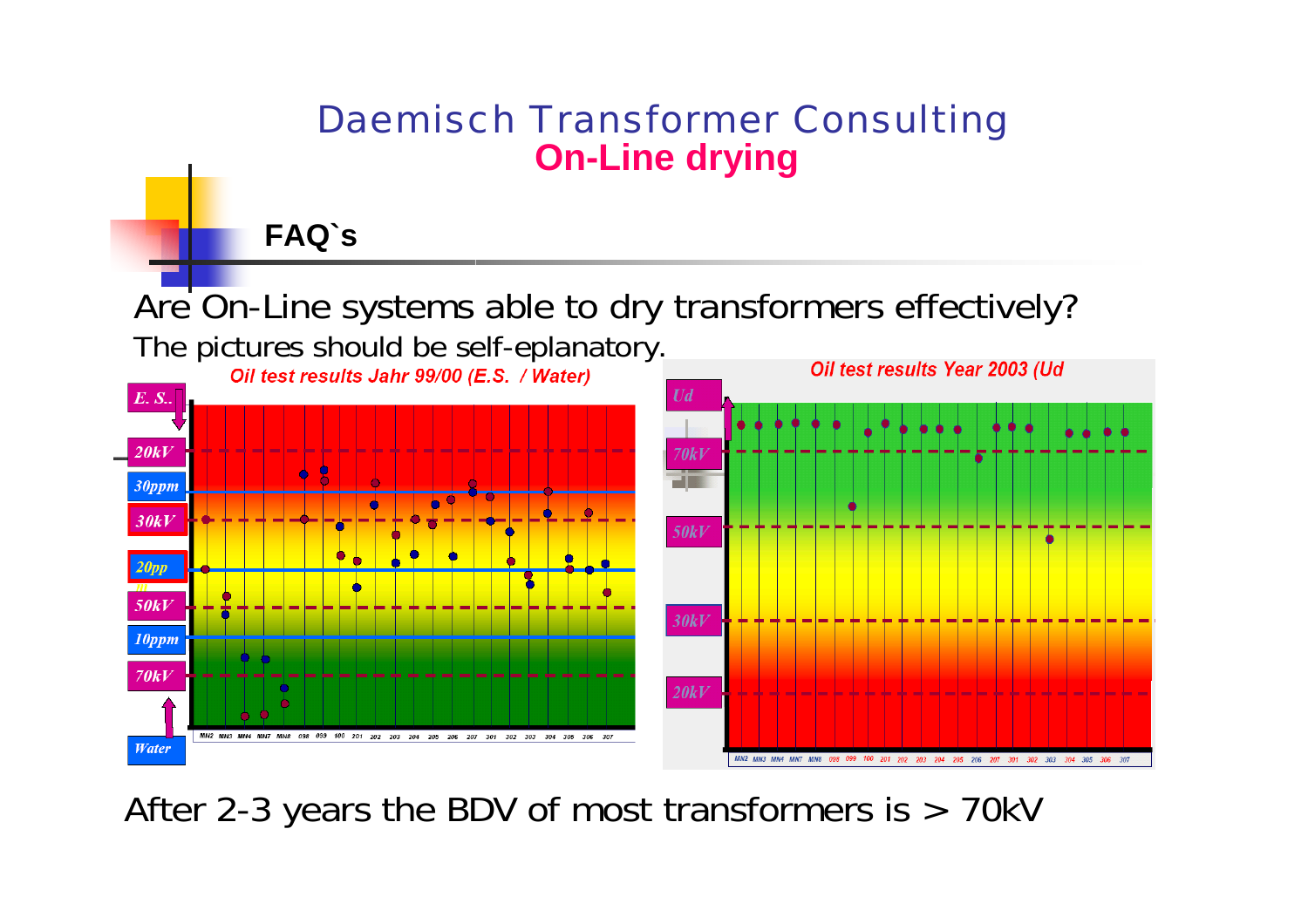**Economic issue**

**Correctly used and well planned, the application of conservational technologies in transformer population management is an extremely economical procedure! Larger populations show a profit of more than 6.5 M Euros over a 5-year calculation period!**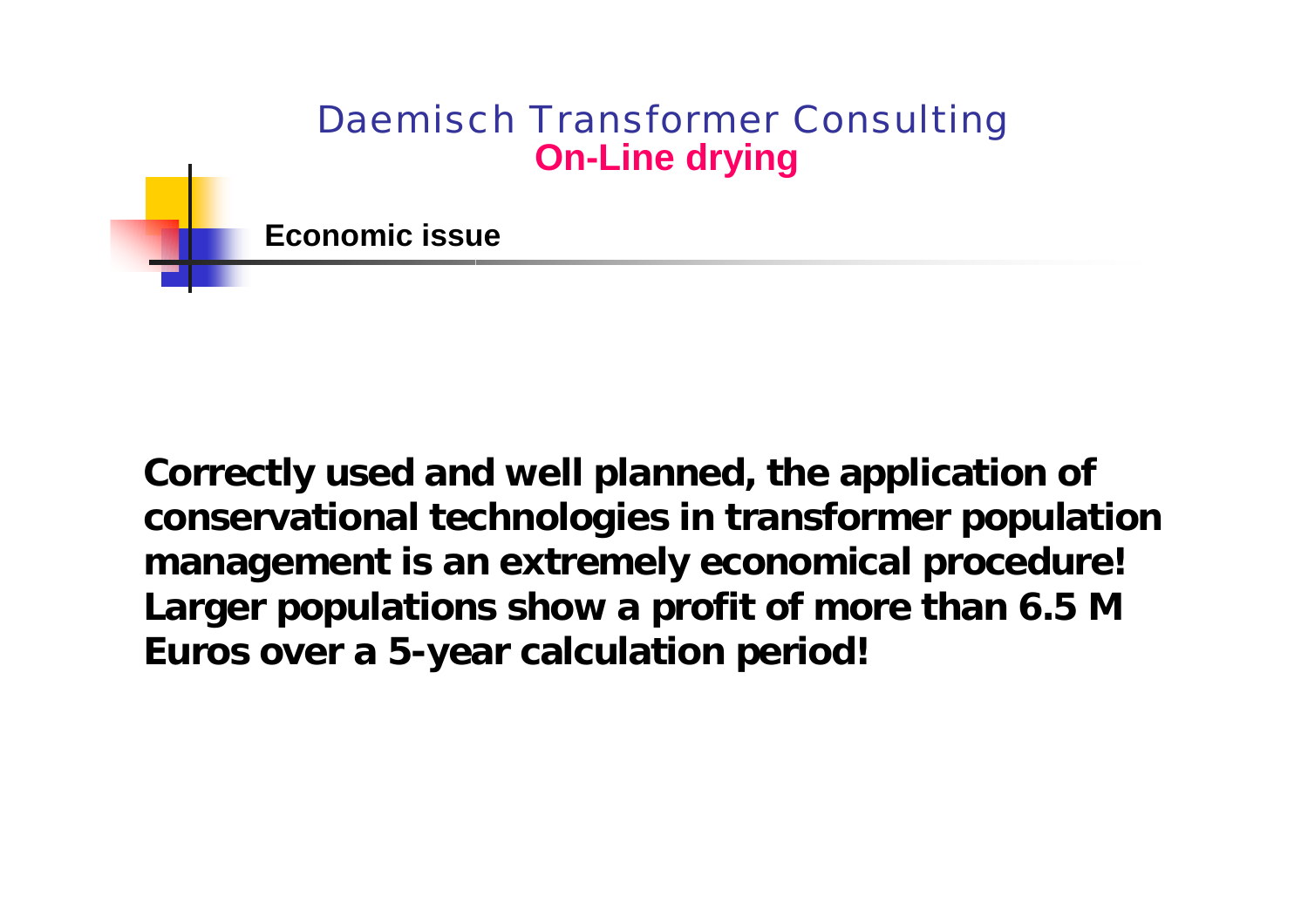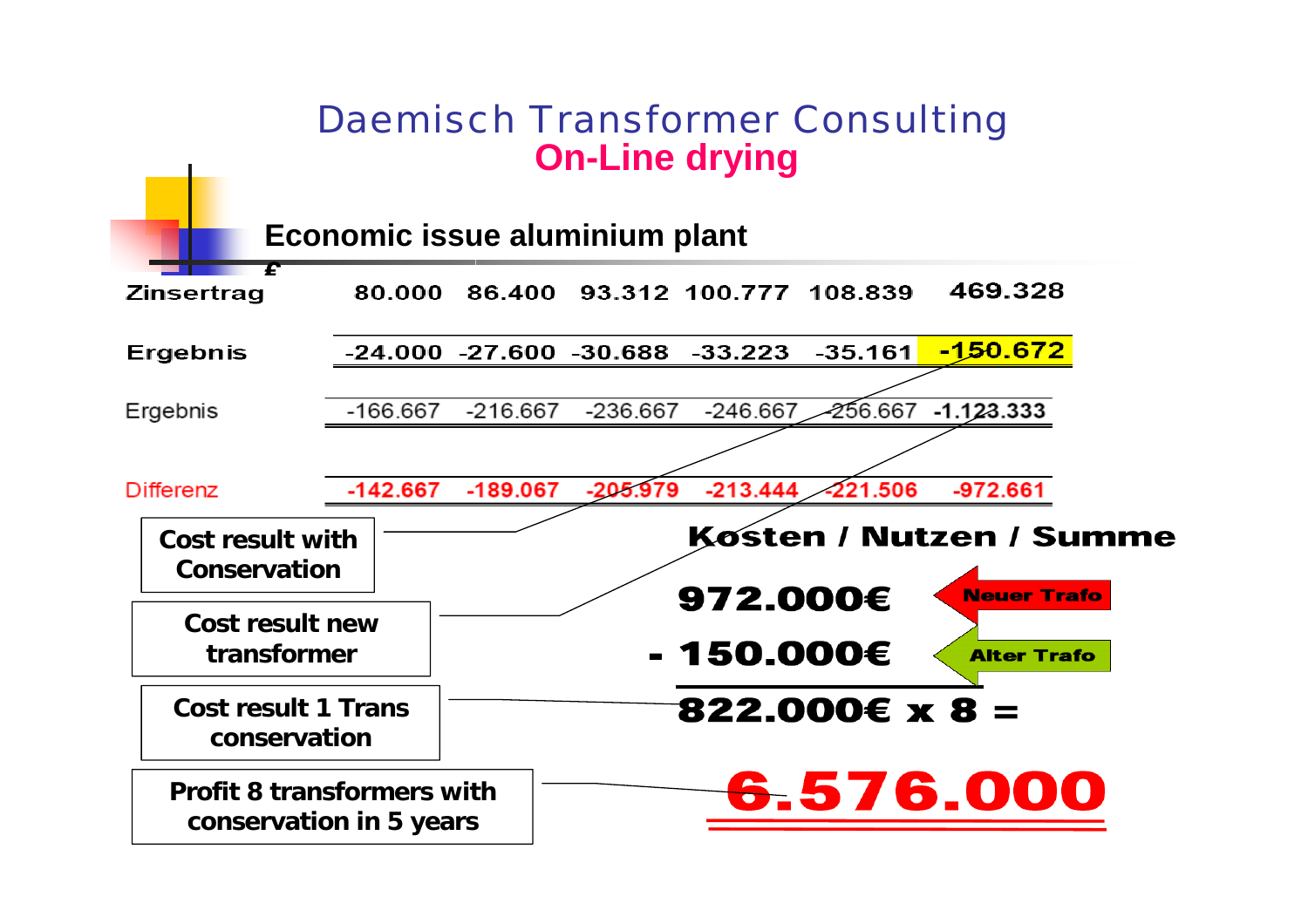**Economic issues of generator Transformer**

Generator Transformer

Reinvestment costs, conservatively calculated: 6 Mio  $\epsilon$ Residual lifetime strength: <  $< 50%$ Residual useable lifetime < 5 years Total costs inc. shut-down, planning etc.  $> 7 M \in$ Ca pital costs/year (5% interest rate) 350 000€

#### Conservation Costs:

Regeneration, water/gas conditioning,

On-line Gas Monitoring, no shut down < 300 000€ Residual lifetime 10 Years (conservatively estimated

5X 350 000) **3,5 Mio €**

#### **Result:**

**Remarks: All d ata are sets are calculated very conservatively. In reality the cost advantages are much higher.**

**3,2 Mio €**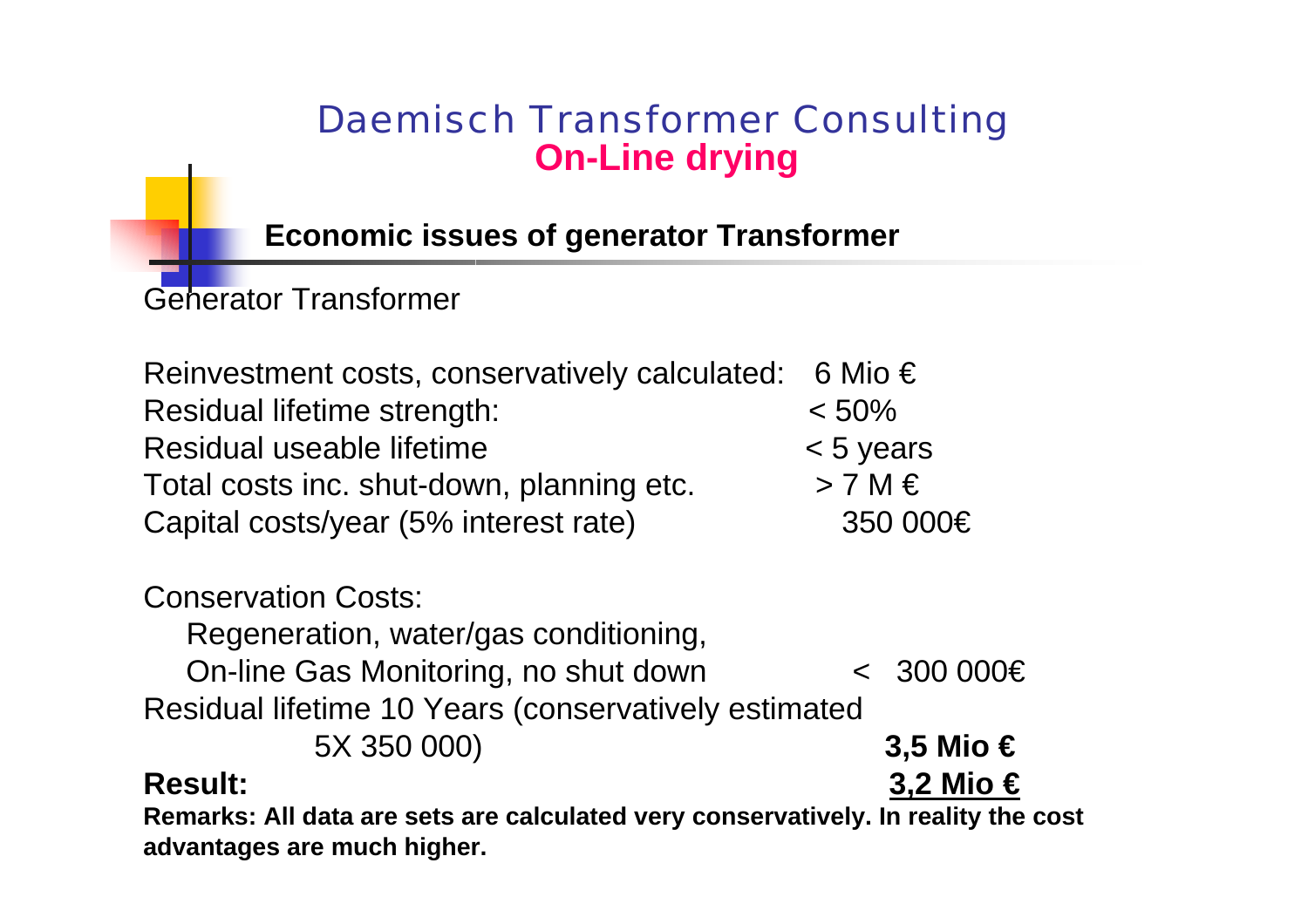**Conclusion**

The three pillars of transformer conservation:

- -**Water reduction**
- -**Regeneration**
- -**Gas conditioning**

**Using these three processes correctl y yields a clearly cost -effective procedure to ensure:**

**Reliability of service Competitive costs of energy Security Improved Ecology, conserving resources Finally political correctness!!!!!**